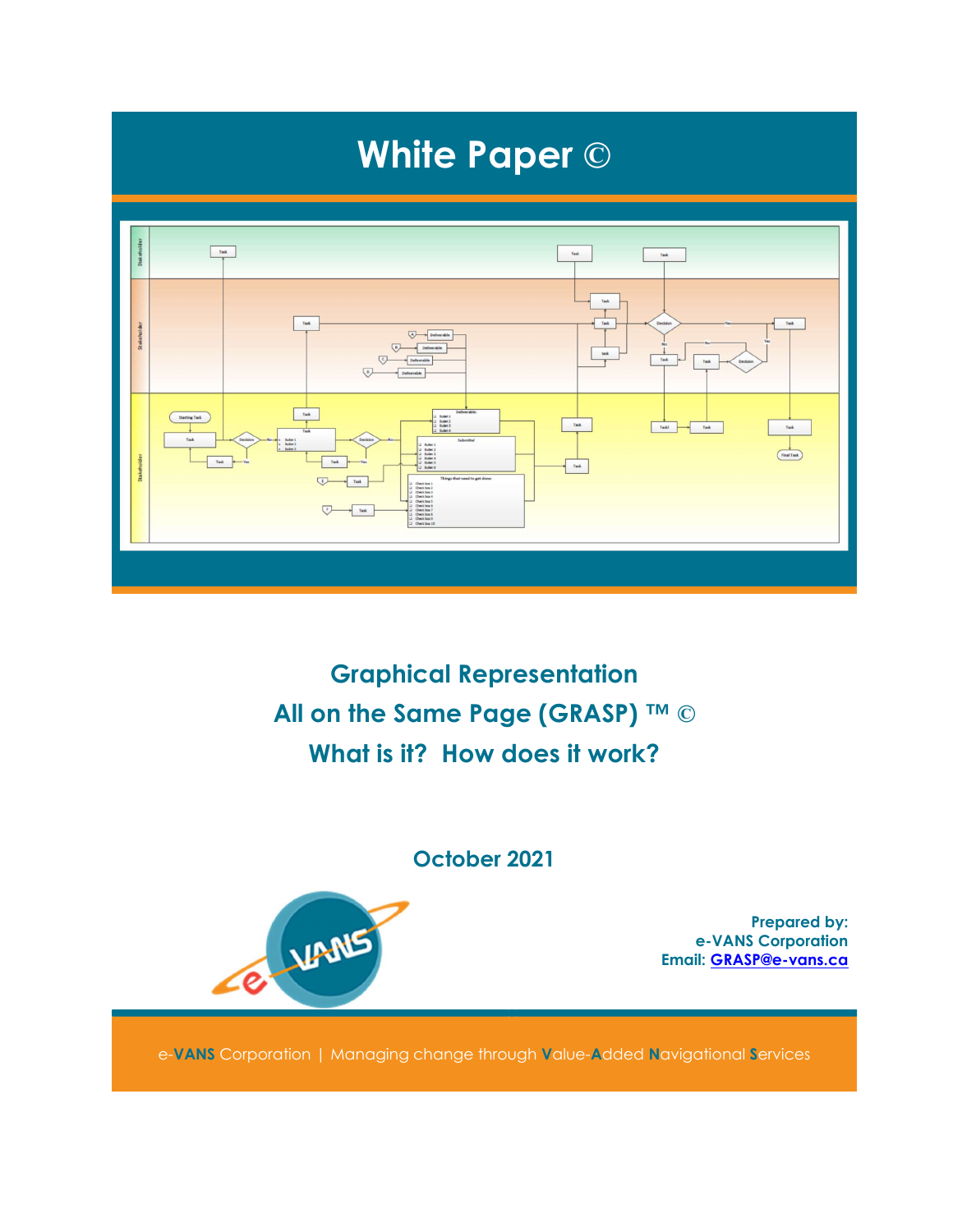## **Table of Contents**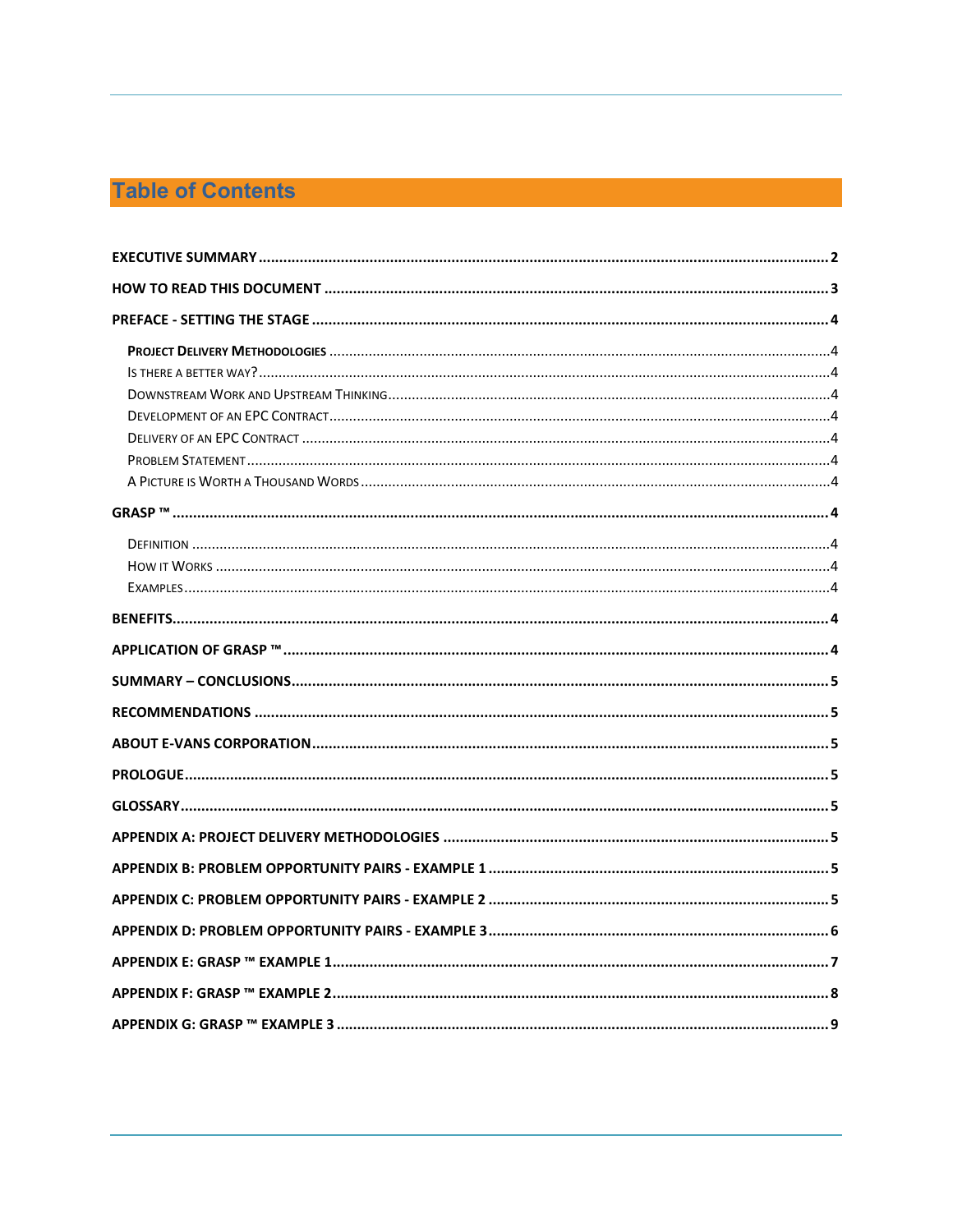

# Executive Summary

The starting point for the delivery of Engineering Procurement Construction (EPC) contracts is the same, a large contract with many thousands of words, an inherent disconnect between contract developers and implementers. Given that a picture is worth a thousand words missing from the contract is the big picture – how does it all fit together? This can be done – and it is called Graphical Representation All on the Same Page (GRASP) ™ by combining the contract document, the project life cycle, and the organization structure into an innovative flow chart.

GRASP ™ is a three-step problem solving methodology that improves project delivery.

- 1. Develop the GRASP ™. It is not easy but through intellect, fortitude, and attention to detail, the result is a fundamental building block that displays who does what, when where and how things get done.
- 2. Generate the problem opportunity pairs. Viewing the project from a system perspective illuminates problems in the form of oversights, duplications and process issues that are lost in the thousands of words. By compiling everything on one page each problem comes into focus and is transformed into an opportunity for improvement.
- 3. Prioritize and implement the opportunities. Each opportunity is evaluated on two parameters – ease of implementation and consequence. Though robust stakeholder dialogue, the GRASP  $TM$  is used to develop an action plan to implement each opportunity to improve project delivery.

Three diverse examples of GRASP  $\mathbb{M}$  are discussed in detail with a subset of problem opportunities pairs to illustrate the costs, benefits, and application of the GRASP ™.

The GRASP ™ saves time, improves quality, enhances teamwork, while reducing disputes claims saving millions of dollars on large projects. The benefit - cost ratio of GRASP ™ is estimated at 2000+. To put this into perspective, a consulting fee equivalent to the coffee supply budget can save over \$200 million on a large project.

GRASP ™ is applicable to all project delivery methods, can be tailored to individual or multiple clients – stakeholder groups, is used for components or the entire contract, and can focus on portions or the complete project life cycle.

Building on our history of facilitating diverse groups towards a common goal, e-VANS Corporation invented GRASP ™ and welcomes the opportunity to work with associates, partners, owners, agencies, consultants, contractors, lenders, financiers, clients, and other stakeholders to apply GRASP ™ to best deliver your next project.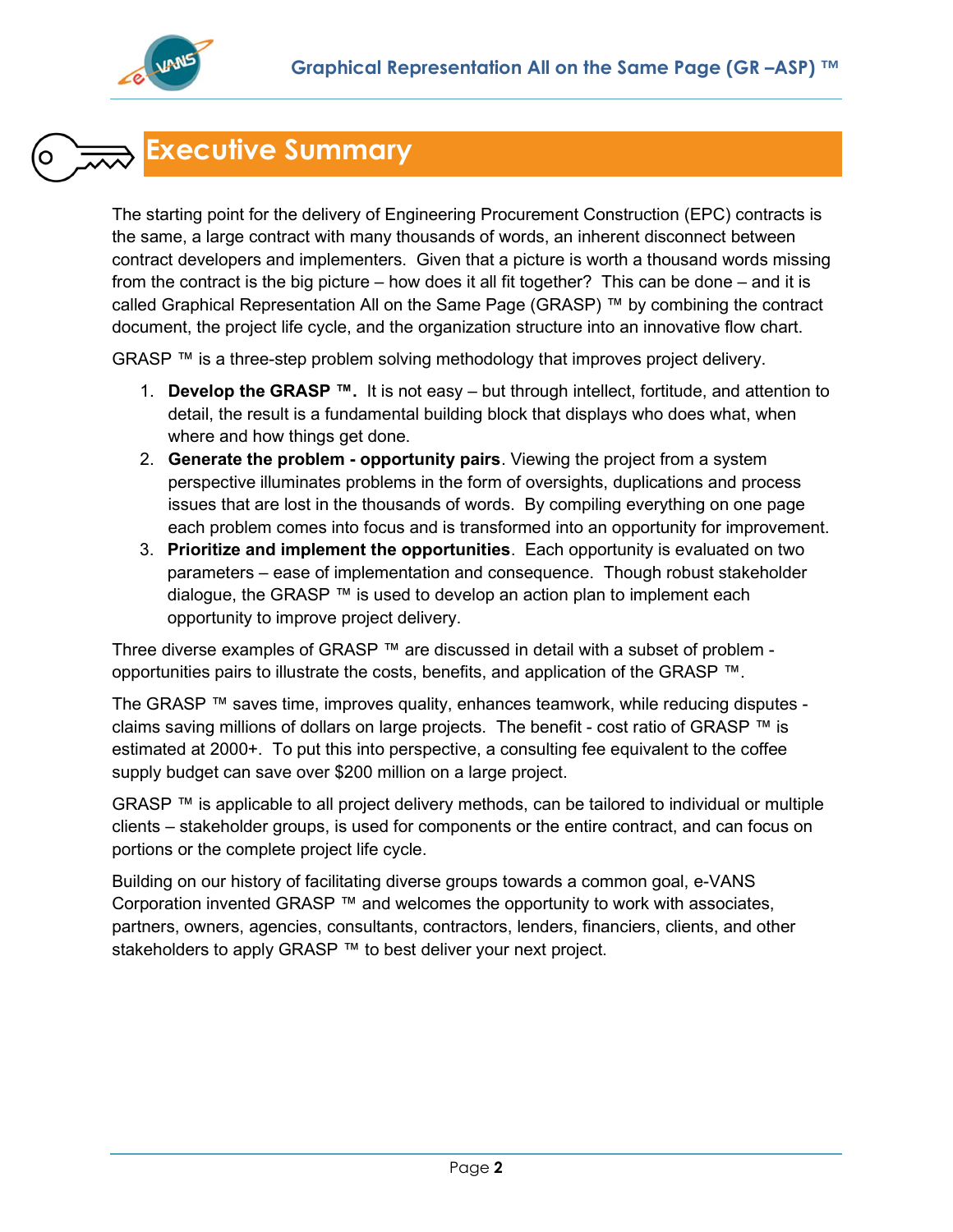

O |

# UNDER CONSTRUCTION Coming Soon

How to Read This Document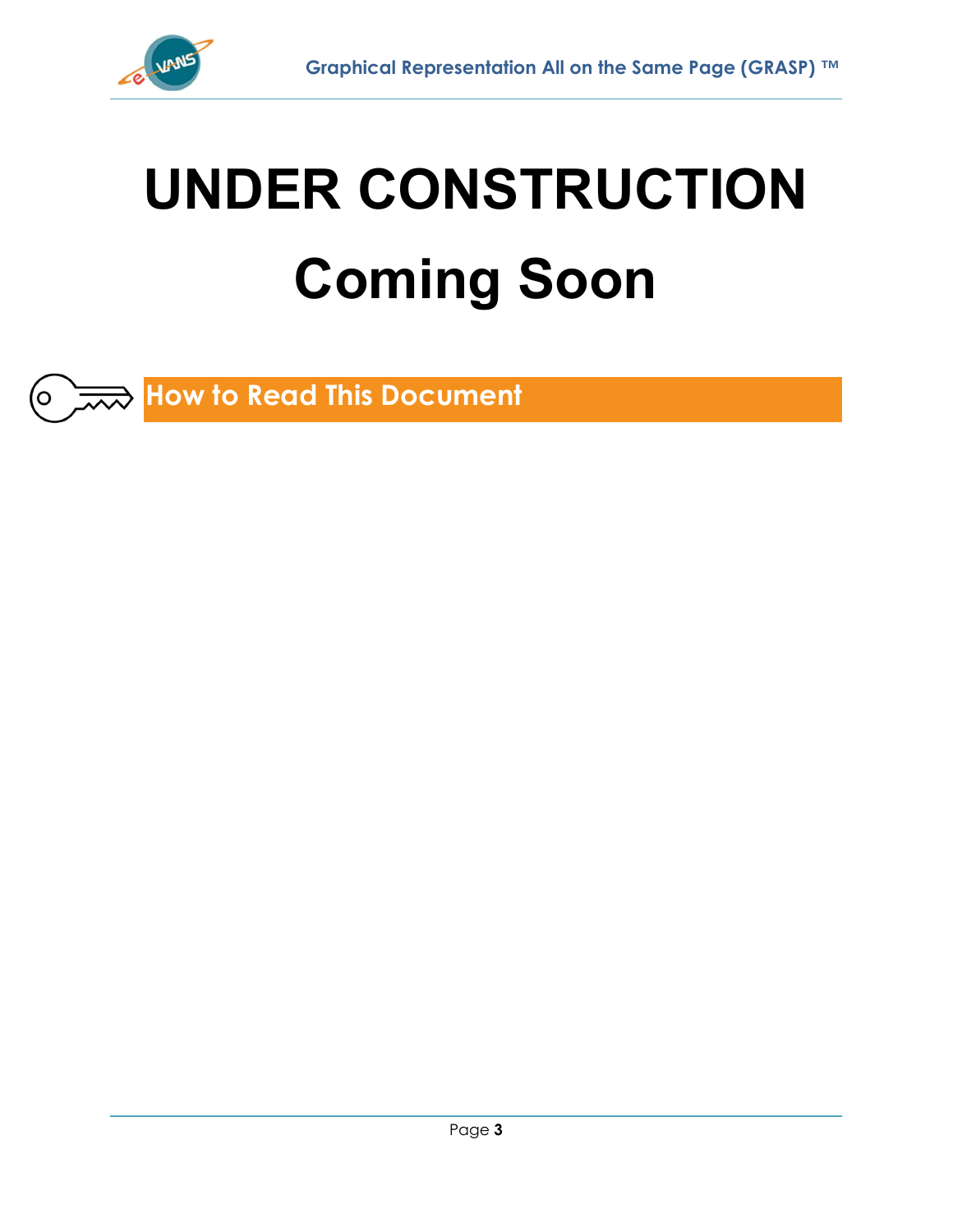

# Preface - Setting the Stage

As background information the forthcoming paragraphs set the context for application of the GRASP ™.

Project Delivery Methodologies

Is there a better way?

Downstream Work and Upstream Thinking

Development of an EPC Contract

Delivery of an EPC Contract

Problem Statement

A Picture is Worth a Thousand Words

## GRASP TM

**Definition** 

How it Works

Examples

## **Benefits**

# Application of GRASP ™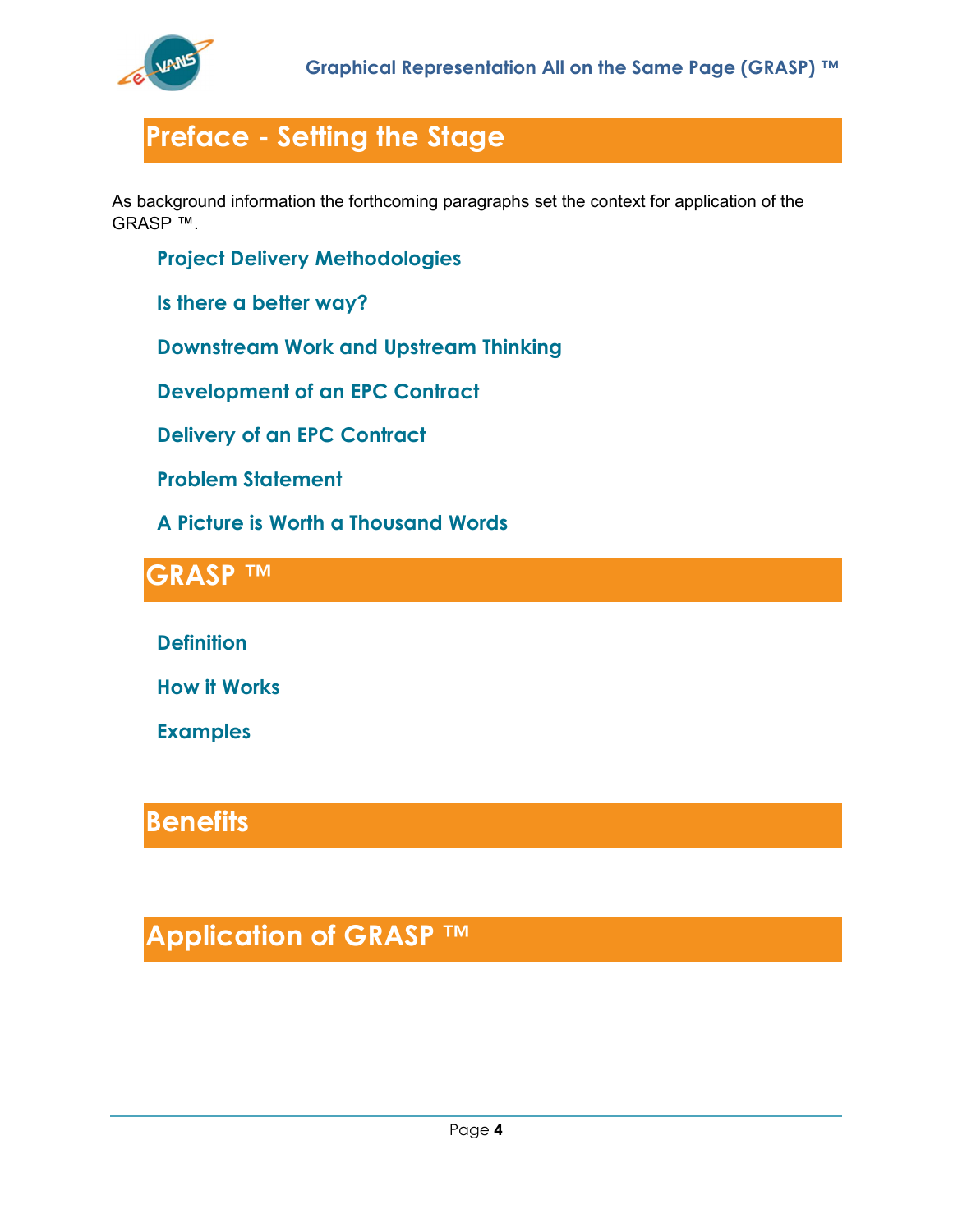

Summary – Conclusions

Recommendations

About e-VANS Corporation

Prologue

**GLOSSARY** 

APPENDIX A: PROJECT DELIVERY METHODOLOGIES

APPENDIX B: Problem Opportunity Pairs - Example 1

APPENDIX C: Problem Opportunity Pairs - Example 2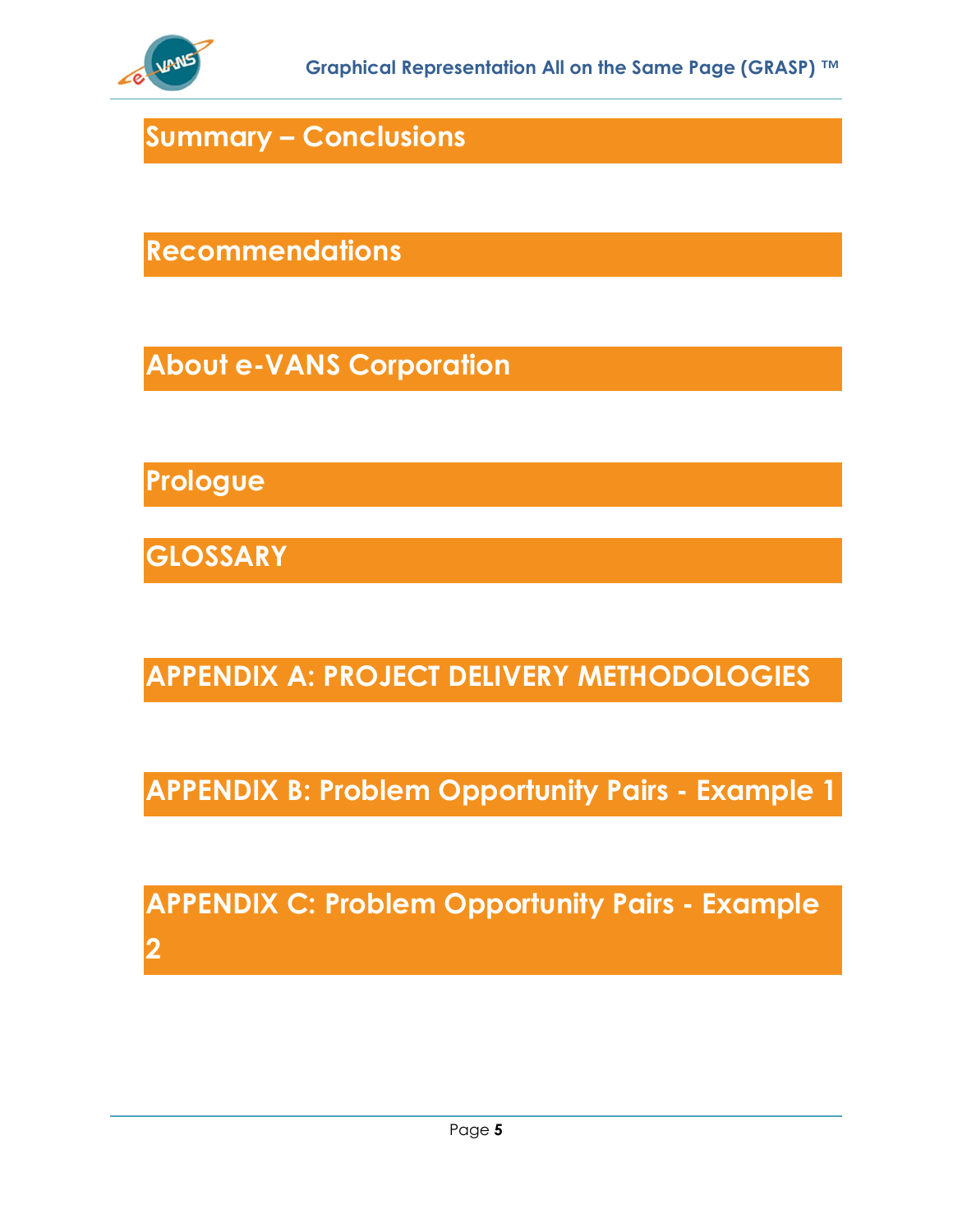

APPENDIX D: Problem Opportunity Pairs - Example 3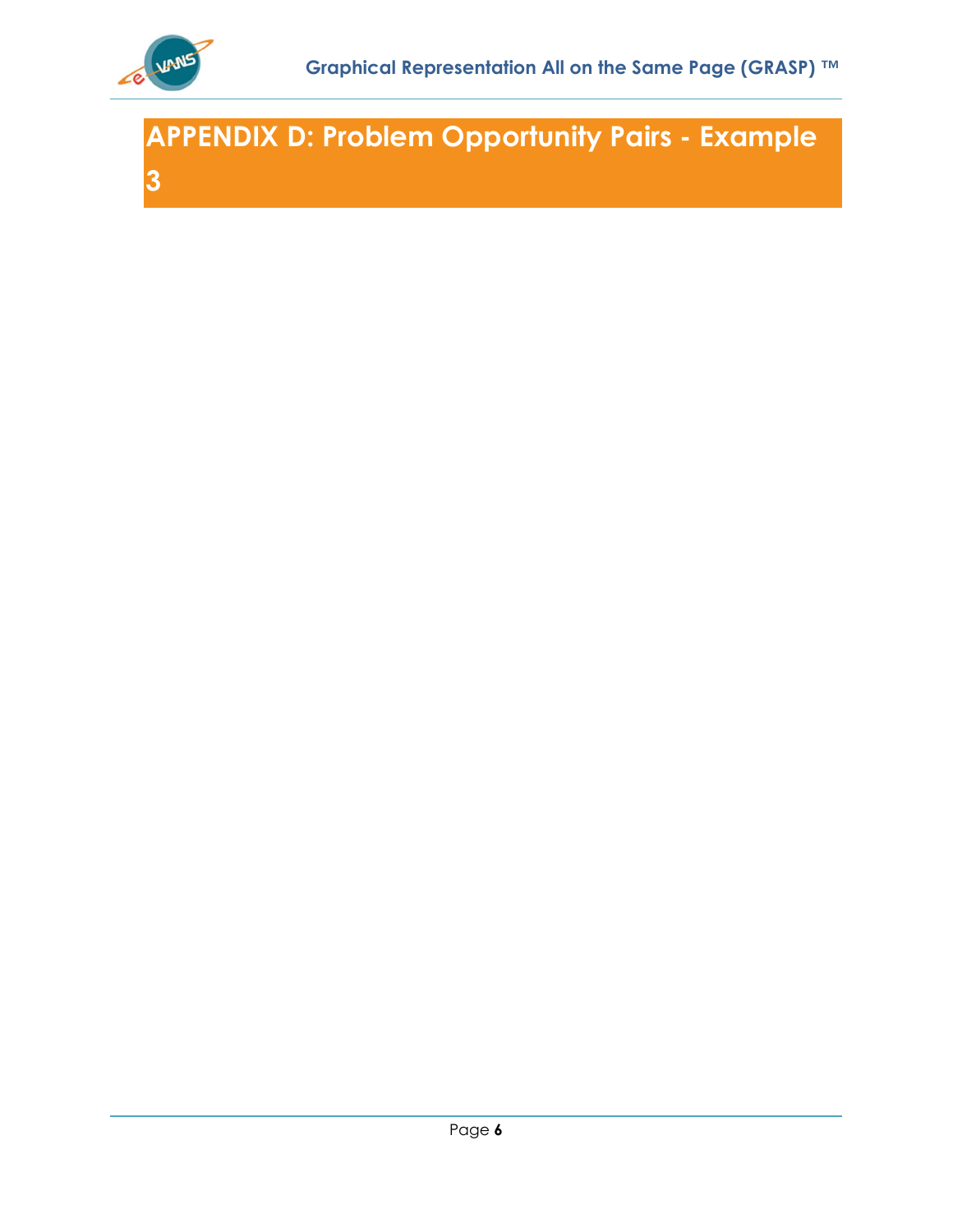

Appendix E: GRASP ™ Example 1

## Graphical Representation All on the Same Page (GR –ASP) ™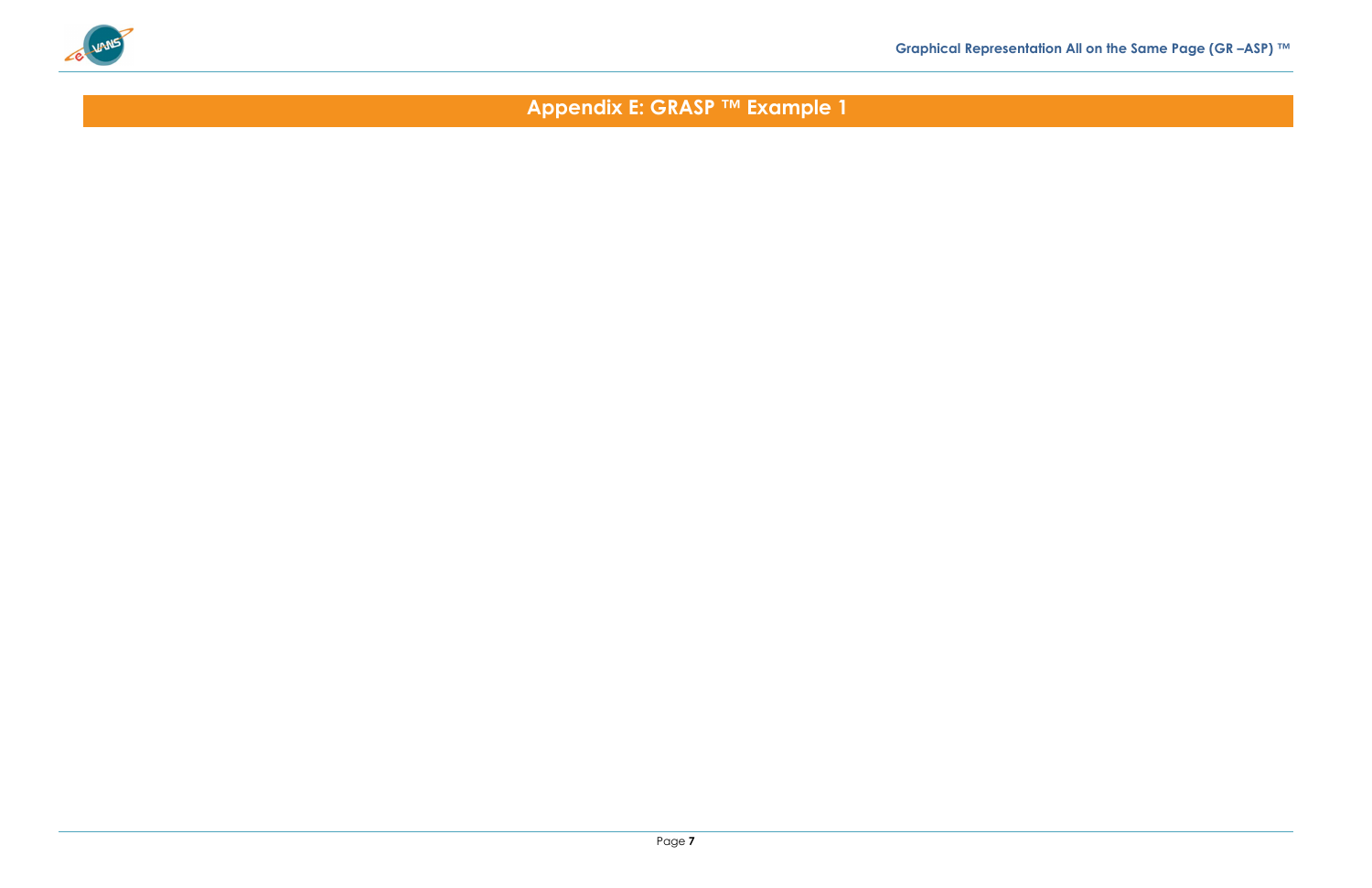

Appendix F: GRASP ™ Example 2

## Graphical Representation All on the Same Page (GRASP) ™